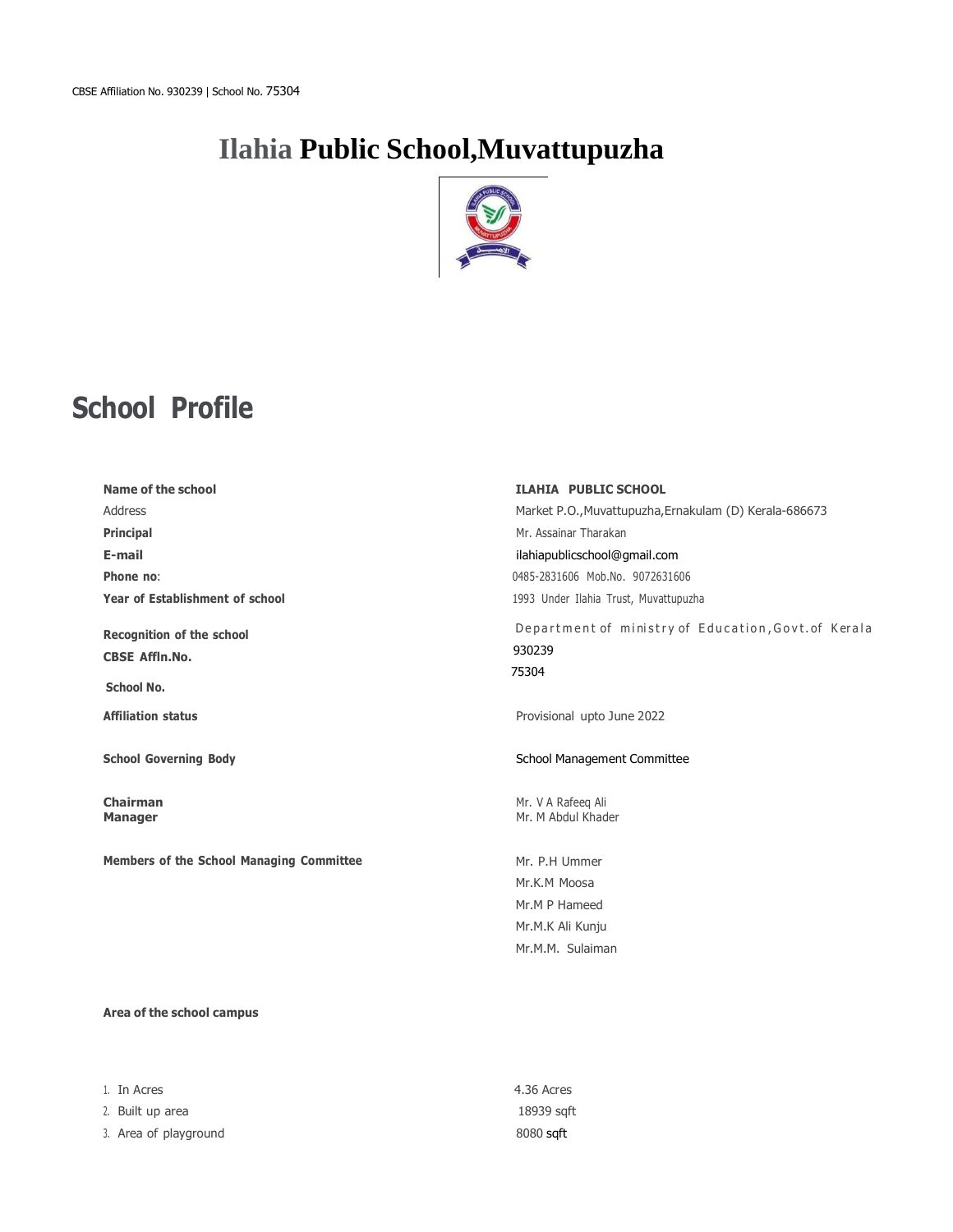| 5. Other facilities            |     |
|--------------------------------|-----|
| a. Indoor games                | Yes |
| b. Music rooms                 | Yes |
| c. Yoga                        | Yes |
| d. Audio Visual room           | Yes |
| e. Health and Medical Check up | Yes |
| f. karate                      | Yes |

### **Details of fee (monthly)**

| Category         | Admn. Fee     | <b>Tuition Fee</b><br>(Monthly) | Develop.Fee<br>(Annual) | Other charge<br>(Annual) |
|------------------|---------------|---------------------------------|-------------------------|--------------------------|
| Primary          | <b>Rs.500</b> | Rs.1300                         | Rs.2000                 | Rs.1000                  |
| Middle           | Rs. 500       | Rs.1500                         | Rs.2000                 | Rs.1000                  |
| Secondary        | Rs. 500       | Rs.1700                         | Rs.2000                 | Rs.1000                  |
| Senior Secondary | Rs. 500       | Rs.2300                         | Rs. 2000                | Rs.1000                  |

#### **Lab Fee for Classes XI & XII**

Science students **Included in Tuition fees**

Commerce students without Mathematics Arts students

#### **Number of School staff**

| <b>Designation</b>              | <b>Total No.</b>   |
|---------------------------------|--------------------|
| Principal                       | 01                 |
| Vice-Principal                  | 01                 |
| PGT                             | 9                  |
| <b>TGT</b>                      | 21                 |
| <b>PRT</b>                      | 19                 |
| PET(Physical Education)         | $\mathbf{1}$<br>÷. |
| Wellness Teacher                |                    |
| Librarian                       | 01                 |
| School counselor                | 01                 |
| <b>Others: NTT+Office staff</b> | 12                 |

### **Mode of payment of salary**

| Name of the Bank through which salary is drawing | STATE BANK OF INDIA, KACHERITHAZHAM, MUVATTUPUZHA |
|--------------------------------------------------|---------------------------------------------------|
| Account No.                                      | 67321938820                                       |
| IFSC Code                                        | SBIN0070151                                       |

# **Library Facilities**

| i) size of the Library in Sq.feet | $31 \times 25$ ft |
|-----------------------------------|-------------------|
| ii) No. of Periodicals            | 8                 |
| iii) No. of Dailies               |                   |
| iv) No. of Reference books        | 5350              |
| v) No. of Magazine                |                   |